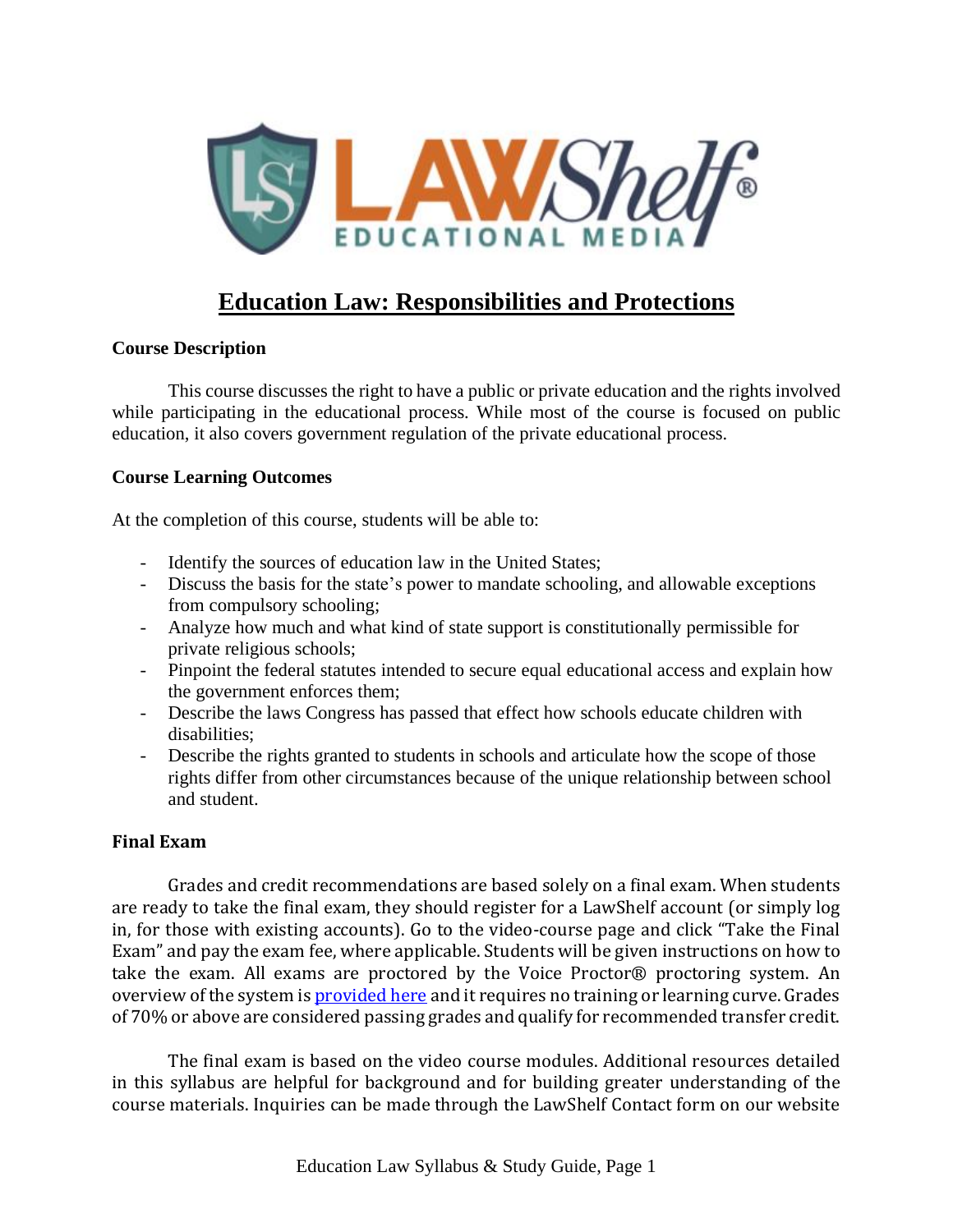by clicking the "email us" button that appears at the bottom of most LawShelf pages. Transcripts can be ordered via Parchment, as detailed on our website.

#### **Case Studies**

Many LawShelf video courses include case studies. These do not necessarily teach new material but are meant to demonstrate how the materials covered in the course are applied by various courts. Concepts covered in the case studies are covered on the final exam, so make sure to watch the case studies before taking the exam. However, it is unnecessary to memorize the facts and details of the cases covered in these case studies.

### **Self-Quizzes**

Video-course modules and case studies feature self-quizzes that consist of practice questions on the materials covered in the videos. These questions are presented for the benefit of the student and are important to review before taking the final exam because they are similar in style and substance to the questions on the final exam. These quizzes are not graded or monitored and there is no record of how students answer these questions. Students may answer these questions as many times as they like and are encouraged to keep re-taking the quizzes until they have mastered all the questions.

# **Study Guide**

## **Introductory Videos**

These videos provide background to help students better understand the main parts of the course, which are the video-course modules below.

**Do Bible Lessons in Schools Violate the First Amendment's Establishment of Religion Clause?**

**[https://lawshelf.com/shortvideoscontentview/do-bible-lessons-in-schools-violate-the-first](https://lawshelf.com/shortvideoscontentview/do-bible-lessons-in-schools-violate-the-first-amendments-establishment-of-religion-clause)[amendments-establishment-of-religion-clause](https://lawshelf.com/shortvideoscontentview/do-bible-lessons-in-schools-violate-the-first-amendments-establishment-of-religion-clause)**

**Asian-American Groups Accuse Harvard of Discrimination in Admissions [https://lawshelf.com/blogentryview/asian-american-groups-accuse-harvard-of](https://lawshelf.com/blogentryview/asian-american-groups-accuse-harvard-of-discrimination-in-admissions/)[discrimination-in-admissions/](https://lawshelf.com/blogentryview/asian-american-groups-accuse-harvard-of-discrimination-in-admissions/)**

**Affirmative Action in Employment Law and College Admissions [https://lawshelf.com/shortvideoscontentview/affirmative-action-in-employment-law-and](https://lawshelf.com/shortvideoscontentview/affirmative-action-in-employment-law-and-college-admissions)[college-admissions](https://lawshelf.com/shortvideoscontentview/affirmative-action-in-employment-law-and-college-admissions)**

**Can School Districts Force Teachers Back to In-Person Teaching? [https://lawshelf.com/blogentryview/can-school-districts-can-force-teachers-back-to-in](https://lawshelf.com/blogentryview/can-school-districts-can-force-teachers-back-to-in-person-teaching)[person-teaching](https://lawshelf.com/blogentryview/can-school-districts-can-force-teachers-back-to-in-person-teaching)**